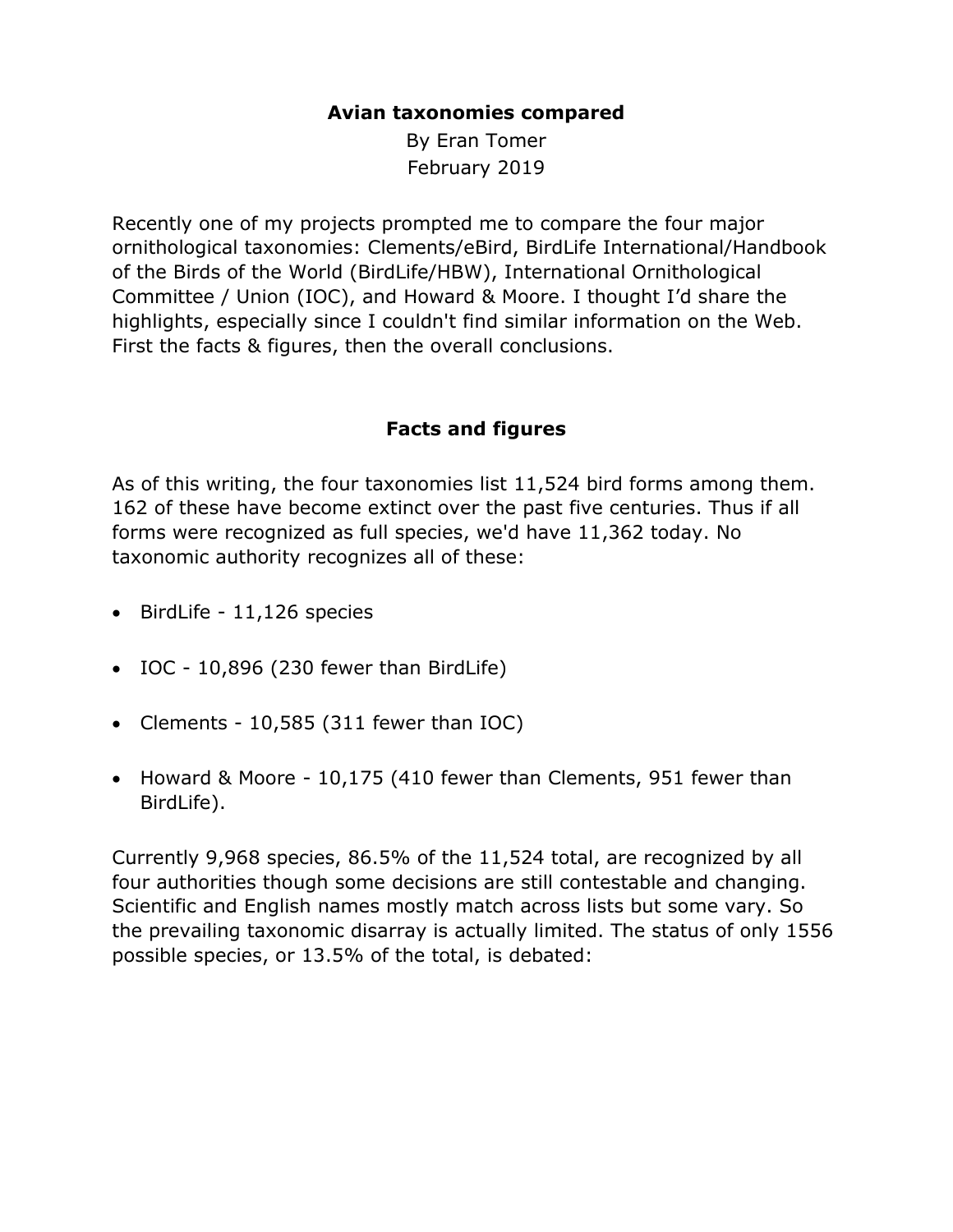- 496 species, or 4.3% of the total, are recognized by three taxonomic authorities.
- 362 species, or 3.14%, are recognized by two authorities.
- 698 species, or 6.1%, are recognized by a single authority only.

These breakdowns vary among taxonomies:

- BirdLife: 89.6% of species shared with all others; 5.6% shared with one or two other lists; 4.8% unique to itself.
- Clements: 94.2% of species shared with all others, 5.6% with 1-2 other lists, 0.21% unique to itself.
- IOC: 91.5% of species shared with all others, 7.4% with 1-2 other lists, 1.13% unique to itself.
- Howard & Moore: 98% of species shared with all others, 1.8% with 1-2 other lists, 0.2% unique to itself.

So most authorities accept Howard & Moore species, but not vice versa. BirdLife recognizes numerous species that all others don't. IOC recognizes many species rejected by two authorities but accepted by one other authority. Clements accepts many species recognized by two or three other authorities; fewer recognized by only one other authority; and very few that no one else recognizes (same for Howard & Moore).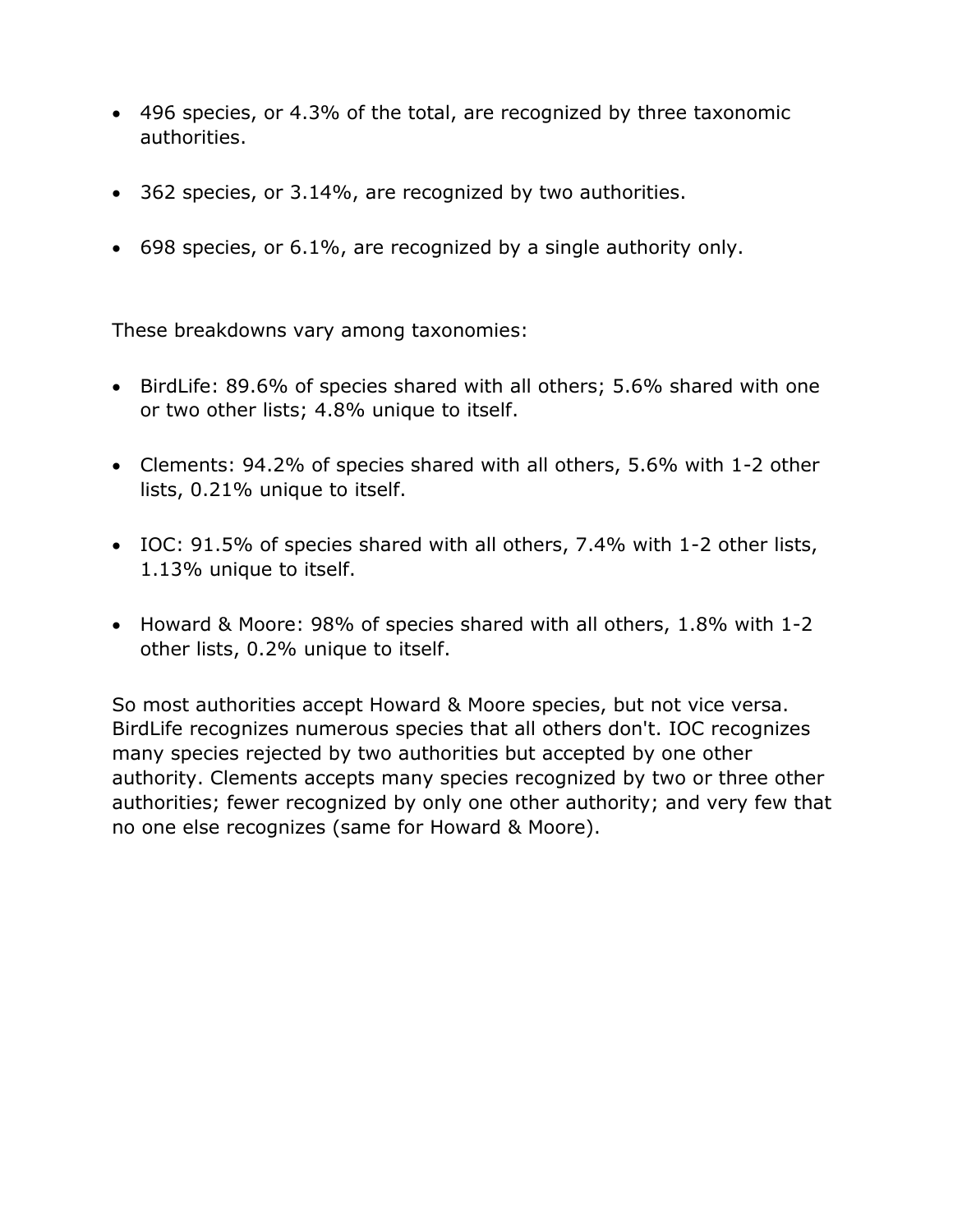Of the 698 species recognized by a single authority:

- 532 occur only on BirdLife's list (this organization assesses species differently from the rest; see below).
- 123 occur only on IOC.
- 22 occur only on Clements.
- 21 occur only on Howard & Moore.

Of the 496 species recognized by three of the four authorities:

- 490 are recognized by IOC
- 427 by BirdLife
- 420 by Clements
- 151 by Howard & Moore

Thus the top three share most of these species, while Howard & Moore doesn't recognize them. Another perspective:

- 6 species are recognized by everyone except IOC.
- 69 species are recognized by everyone except BirdLife.
- 76 species are recognized by everyone except Clements.
- 345 species are recognized by everyone except Howard & Moore.

IOC readily accepts splits while Howard & Moore is far more reserved than others about this. BirdLife and Clements are intermediate.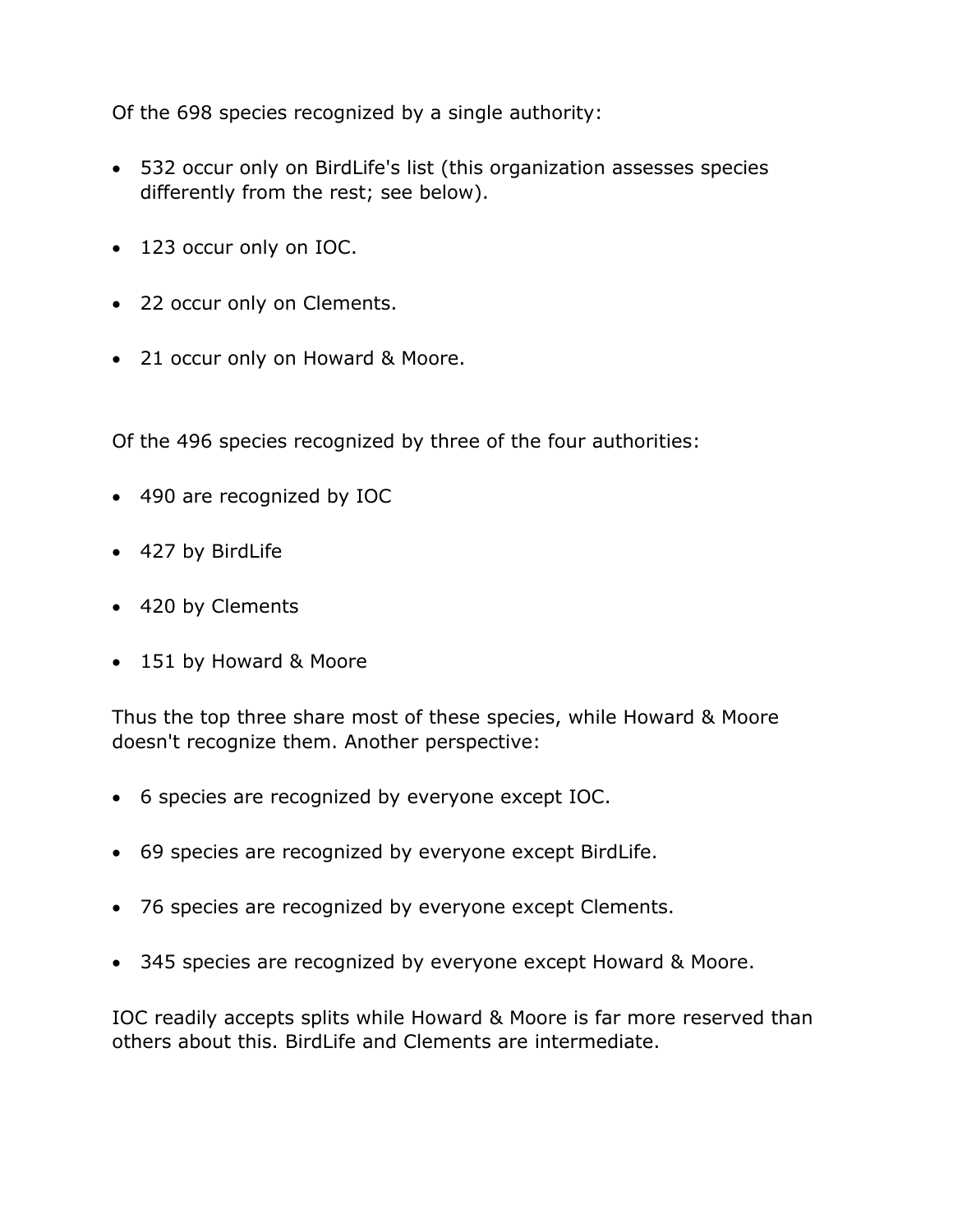This trend continues with the 362 species recognized by two authorities and rejected by the other two:

- 315 of these are recognized by IOC.
- 199 by BirdLife.
- 175 by Clements
- 35 by Howard & Moore.
- 160 species are recognized by BirdLife and IOC, not Clements or Howard & Moore.
- 149 species are recognized Clements and IOC, not BirdLife or Howard & Moore.
- 21 species are recognized by BirdLife and Howard & Moore, not Clements or IOC.
- 18 species are recognized by BirdLife and Clements, not IOC or Howard & Moore.
- 8 species are recognized by Clements and Howard & Moore, not BirdLife or IOC.
- 6 species are recognized by IOC and Howard & Moore, not Clements or BirdLife.

Again, most of these 2-lists-only species are `shared' among IOC (especially), Clements and BirdLife.

Another pairwise comparison: which taxonomies are most similar ? Clements and IOC are closest with 96.2% of their species overlapping, yet this is asymmetrical. IOC recognizes 365 species that Clements doesn't, while Clements recognizes only 54 species that IOC doesn't. That's because the IOC list is 311 species longer overall than Clements, and more likely to accept splits. So the overlap zone covers most of Clements but less of IOC.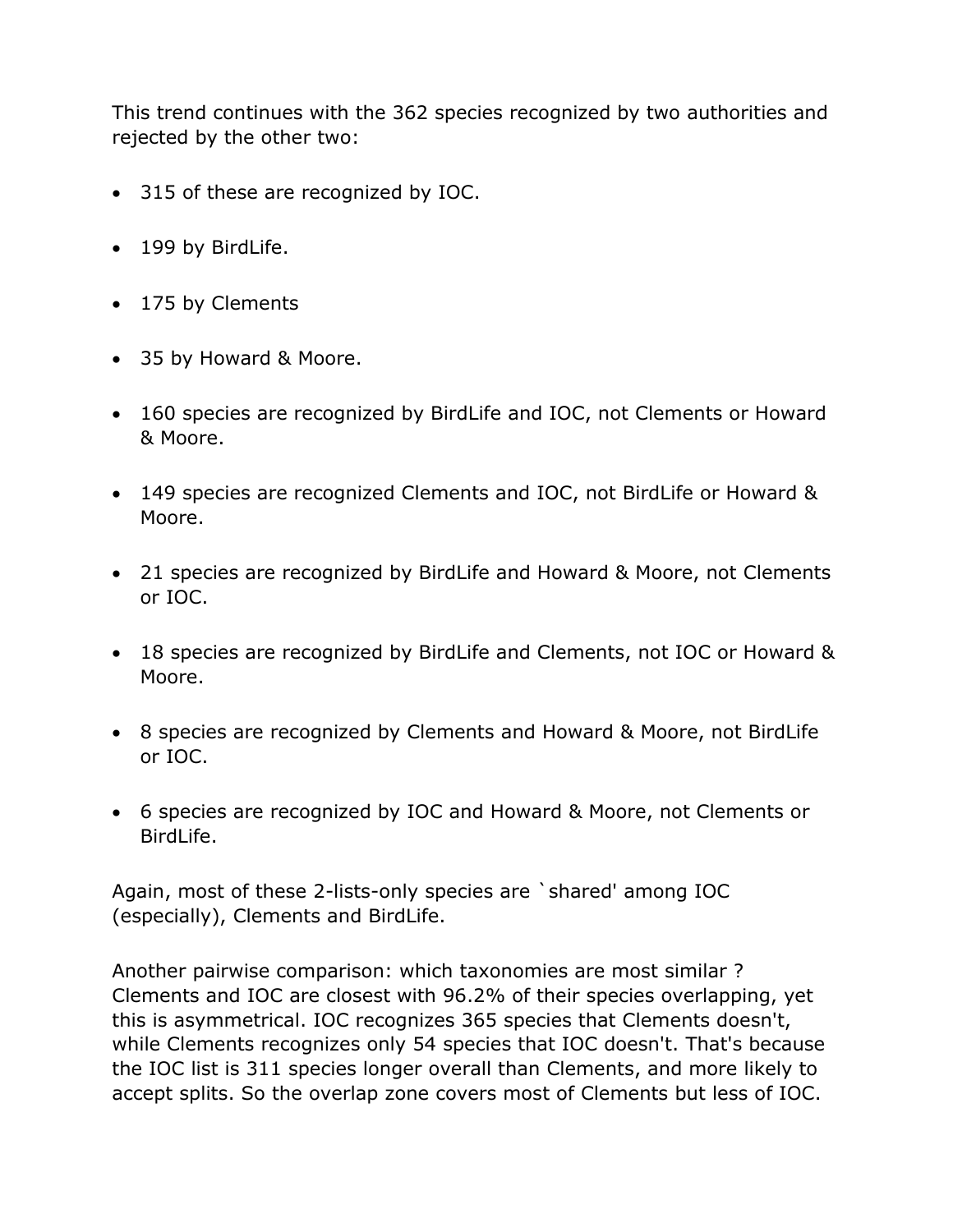BirdLife and Howard & Moore are least similar with 89.7% of species overlapping. The imbalance here is even more striking because the BirdLife list is 951 species longer than Howard & Moore. The two authorities also differ much in approach and methodology. BirdLife recognizes 1055 species that Howard & Moore doesn't, vs. 104 species recognized by Howard & Moore but not BirdLife.

The other four pair combinations are intermediate between these. BirdLife and IOC are most `balanced' since they are of similar length and don't recognize many of each other's species. BirdLife recognizes 577 species that IOC doesn't while IOC recognizes 347 species that BirdLife doesn't.

IOC recognizes most species that Clements (especially) and BirdLife do: IOC and BirdLife recognize 10,549 species between them; IOC and Clements recognize 10,531. BirdLife and Clements together, without IOC, recognize 10,337 species between them - about 200 fewer. All combinations with Howard & Moore are lower but follow the same pattern: 10,119 species with HM+IOC, 10,071 with HM+BirdLife, 10,051 with HM+Clements.

## **Conclusion**

These are the highlights so I'll stop here with the figures (which go on). Finally, in plain English, how do the ornithological taxonomic authorities compare overall ? A reminder first: they all agree on the decisive majority of species.

Howard & Moore is decidedly the most conservative and traditional taxonomy. It doesn't recognize many lumps and splits that others do. The species it does recognize are widely accepted. Hence it is less contestable and more stable than the rest in an age of taxonomic turmoil. It serves as an unofficial benchmark. If Howard & Moore recognizes a species, in all likelihood it is well-defined and taxonomically "solid", not a debatable split.

This authority still accepts a few species that others don't recognize, or that others have split or lumped. For example, currently it is the only taxonomy that accepts Thayer's Gull, Caribbean Coot and Afghan Sparrow as full species. Website:

https://www.howardandmoore.org/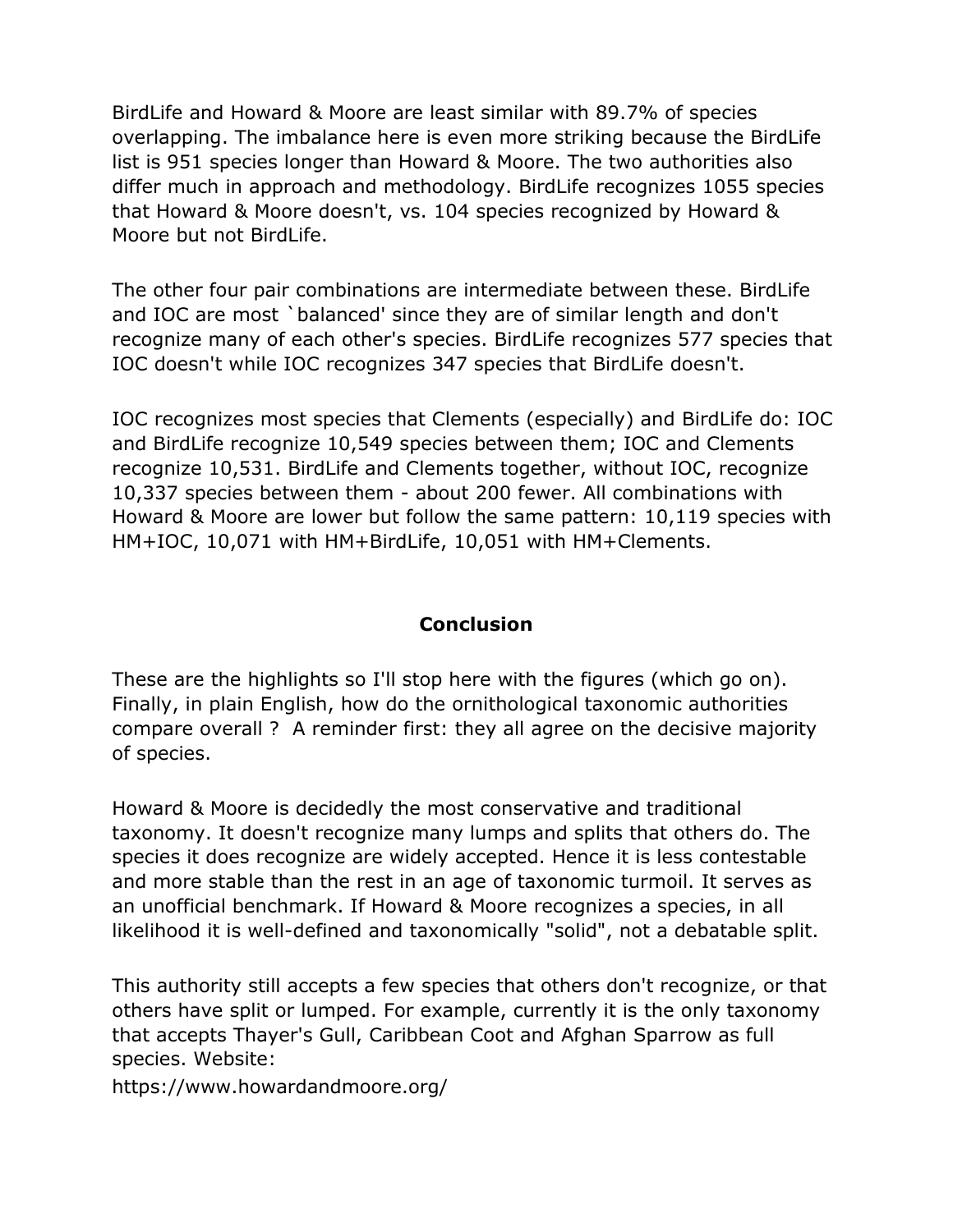Conversely, IOC is the most liberal taxonomy. It accepts a very large proportion of proposed splits, including many that some others reject and quite a few that no one else recognizes. For example, currently it is the only taxonomy that splits the Palearctic's Common Teal (Anas crecca) from the New World's Green-winged Teal (Anas carolinensis). It is also the only one that splits both Osprey and Cattle Egret each into two species. Only six species are recognized by all authorities save IOC, e.g. Taiwan Thrush. Yet some of the species that only IOC recognizes are distinctive and this may be important for certain purposes. E.g. it splits Lava Heron from Green / Striated Heron. Website:

https://www.worldbirdnames.org/

Clements / eBird is intermediate. It recognizes many of the splits and species that IOC does, and far more than Howard & Moore. It is said to adhere to North and South American ornithological societies' checklists (AOS/AOU and SACC) more closely than the other taxonomies. However, it is circumspect about recognizing numerous (probably controversial) splits that IOC accepts, or BirdLife's independent methodology. It is evidently more inclined to accept species that at least two other taxonomies recognize.

Nevertheless, currently it doesn't accept some species that everyone else does, e.g. Red-tailed Wheatear and... Sira Barbet (Capito fitzpatricki, named for the Cornell Lab's director - manager of the Clements taxonomy). It also rejects various extinct species that other taxonomies accept. Only a few species are recognized by Clements alone, e.g. Red-billed Gull and Margelanic Whitethroat.

It is a robust taxonomy, more mainstream / standard and less contentious than the others. A natural choice for eBird. Website: http://www.birds.cornell.edu/clementschecklist/

Birdlife / HBW is unique. It used to be very conservative taxonomically until a few years ago, when BirdLife adopted and adapted a new species assessment method. It systematically scores visual, vocal, geographic and other differences among various forms, and assigns a full species rank to those whose score exceeds a certain threshold. It also accounts for genetic differences. This method is disputed scientifically but eminently pragmatic. BirdLife also manages its taxonomy differently from the other authorities. Hence it is idiosyncratic and not as comparable to the rest.